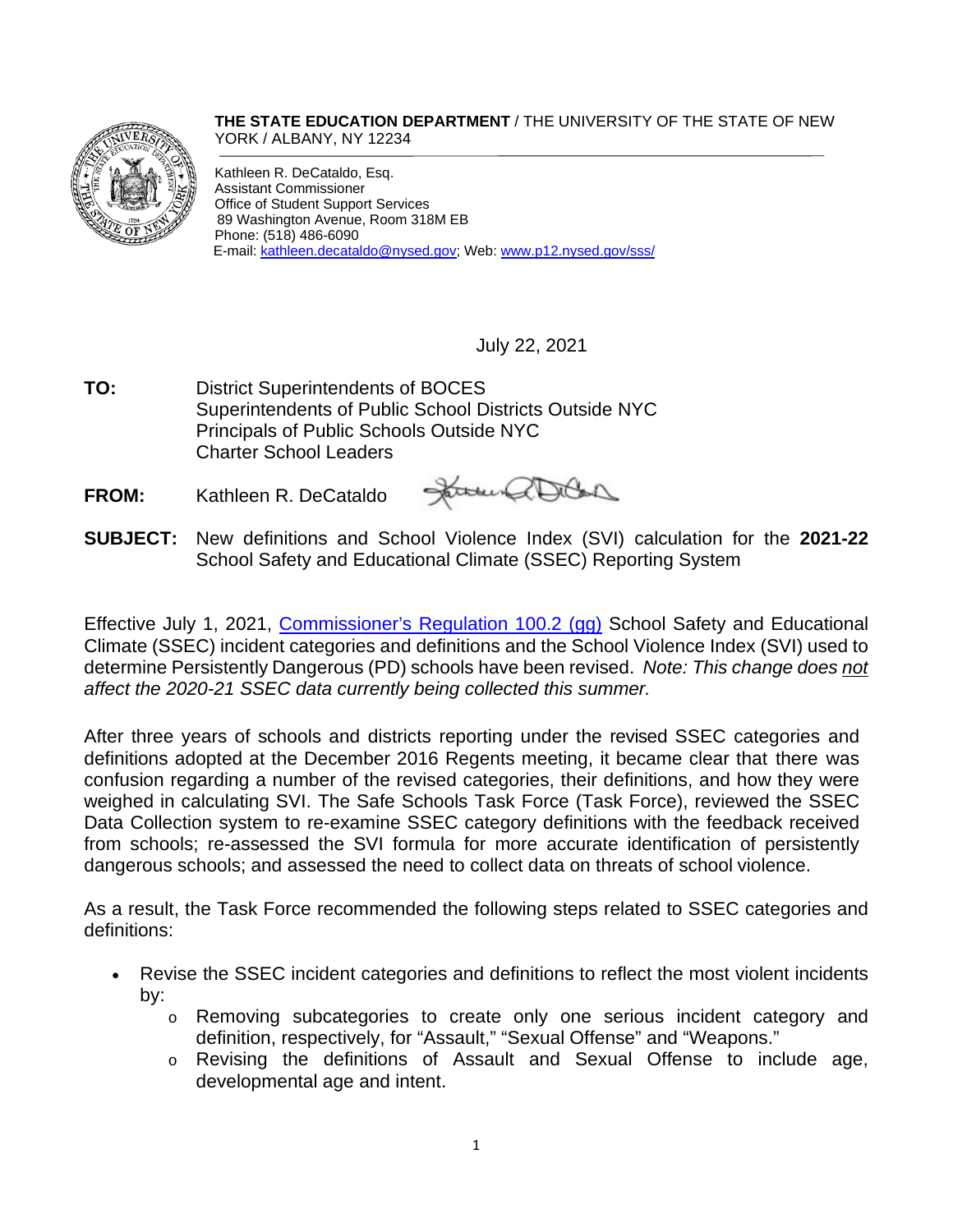- $\circ$  Requiring that referral to law enforcement be added to the definition of the categories used to calculate the SVI.
- Create an incident category that captures threats of school violence not captured under the definitions of "Bomb Threat" and "False Alarm."

As a result of these recommendations, in April 2021, the New York State Board of Regents [adopted amendments to Commissioner's Regulations §100.2 \(gg\)](https://www.regents.nysed.gov/common/regents/files/4211brca12.pdf) , effective July 1, 2021.

The resulting revised ten categories for SSEC reporting starting with the 2021-22 school year are as follows:

- Homicide
- Sexual Offense
- Assault
- Weapons Possession
- Material Incidents of Discrimination, Harassment, and Bullying
- Bomb Threat
- False Alarm
- Threat (Other than bomb threat or false alarm)
- Use, Possession or Sale of Drugs
- Use, Possession or Sale of Alcohol

The definitions for Sexual Offense, Assault and Weapons Possession, as prescribed in §100.2(gg), have been revised to include the following three reportable criteria:

- An act committed by a person 10 years of age or older
- An act which constitutes a felony under the Penal Law, taking into consideration the developmental capacity of the person to form the intent to commit such act, and
- An act where the school has referred the person to the police for the act.

In addition, the Task Force, after review of the data and other States' systems for compliance with federal law regarding violent incident reporting, recommended that the current SVI formula be revised. To address the recommendations, applicable for the first time to the **2021-22** SY SSEC data, the SVI calculation will be revised to:

- Remove the weighting of incidents,
- Use a total of only the four most serious violent categories (homicide, felony assault, felony sexual offense, and weapons use/possession),
- Use a ratio of the sum of the four violent incident categories per 100 students, and
- SVI = (sum of incidents in 4 serious categories)/enrollment x 100

An SVI of 3.0 or greater, two years in a row, will be used to designate schools as persistently dangerous.

## Examples**:**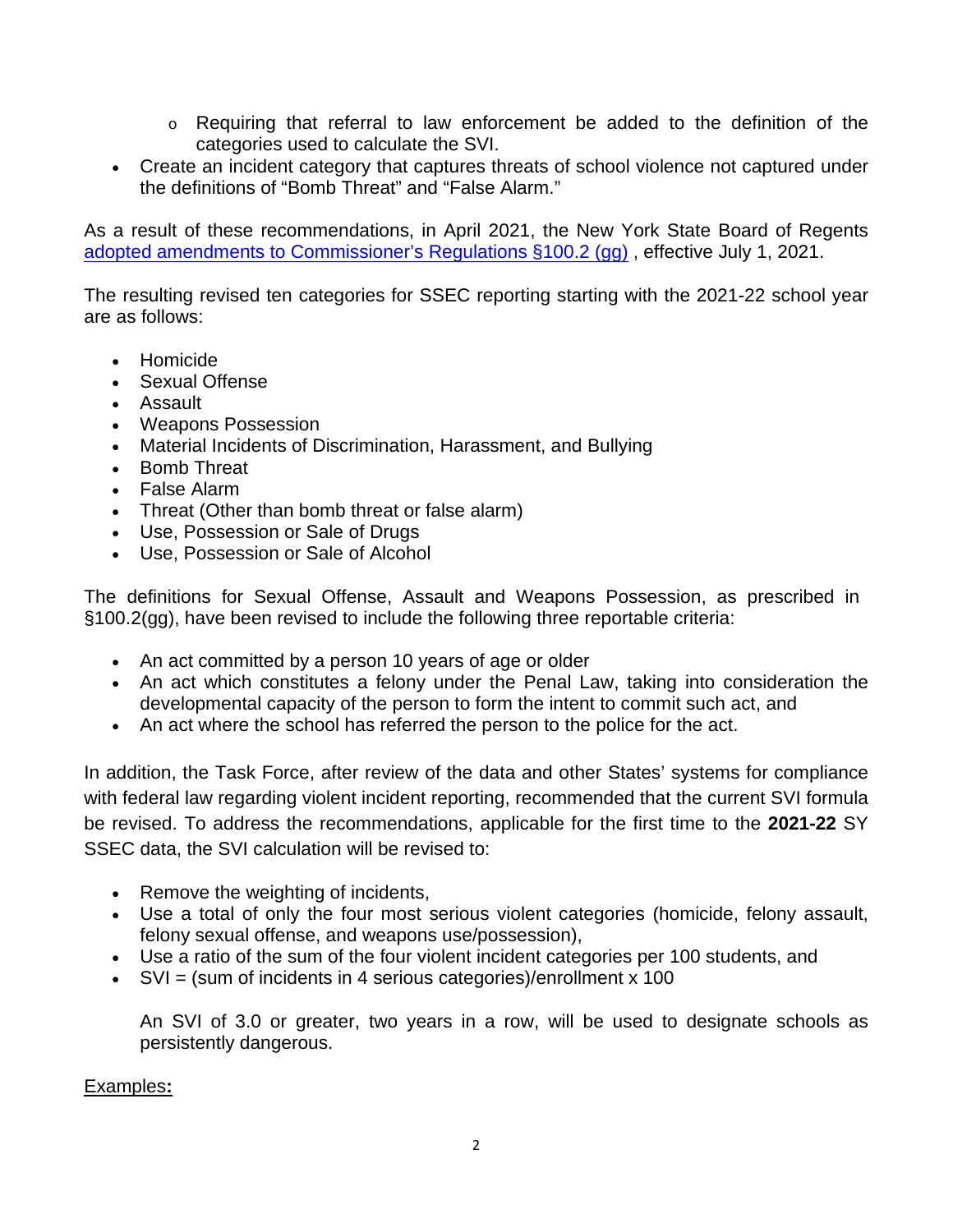**Example 1**: An elementary school with a BEDS day enrollment of 351 reports zero homicides, zero sexual offenses, 1 assault and 2 incidents of weapons possession would have an SVI of 0.85

**Step 1:** Enter the total number of violent incidents

| <b>Violent incident category</b>                                                                                                                                     | Total number of<br><b>incidents</b> |
|----------------------------------------------------------------------------------------------------------------------------------------------------------------------|-------------------------------------|
| Homicide                                                                                                                                                             | 0                                   |
| Sexual offense                                                                                                                                                       | 0                                   |
| Assault                                                                                                                                                              |                                     |
| Weapons                                                                                                                                                              | 2                                   |
| <b>Step 2:</b> Sum the total number of violent incidents                                                                                                             | 3                                   |
| <b>Step 3:</b> Enter the school's enrollment on BEDS Day                                                                                                             | 351                                 |
| <b>Step 4:</b> Calculate the SVI: The total number of incidents is divided<br>by the enrollment and multiplied by 100 (round the SVI to<br>the second decimal place) | $3/351 \times 100 = 0.85$           |
| <b>Step 5:</b> Is the SVI greater than or equal to 3? (Yes or No)                                                                                                    | No                                  |

**Example 2**: A high school with a BEDS day enrollment of 1315 reports zero homicides, two sexual offenses, 3 assaults, and 15 incidents of weapons possession would have an SVI of 1.52

| <b>Step 1:</b> Enter the total number of violent incidents                                                                                                           |                                     |
|----------------------------------------------------------------------------------------------------------------------------------------------------------------------|-------------------------------------|
| Violent incident category                                                                                                                                            | <b>Total number of</b><br>incidents |
| Homicide                                                                                                                                                             | 0                                   |
| Sexual offense                                                                                                                                                       | 2                                   |
| Assault                                                                                                                                                              | 3                                   |
| <b>Weapons Possession</b>                                                                                                                                            | 15                                  |
| <b>Step 2:</b> Sum the total number of violent incidents                                                                                                             | 20                                  |
| <b>Step 3:</b> Enter the school's enrollment on BEDS Day                                                                                                             | 1315                                |
| <b>Step 4:</b> Calculate the SVI: The total number of incidents is<br>divided by the enrollment and multiplied by 100 (round the<br>SVI to the second decimal place) | $20/1315 \times 100 = 1.52$         |
| <b>Step 5:</b> Is the SVI greater than or equal to 3? (Yes or No)                                                                                                    | No                                  |